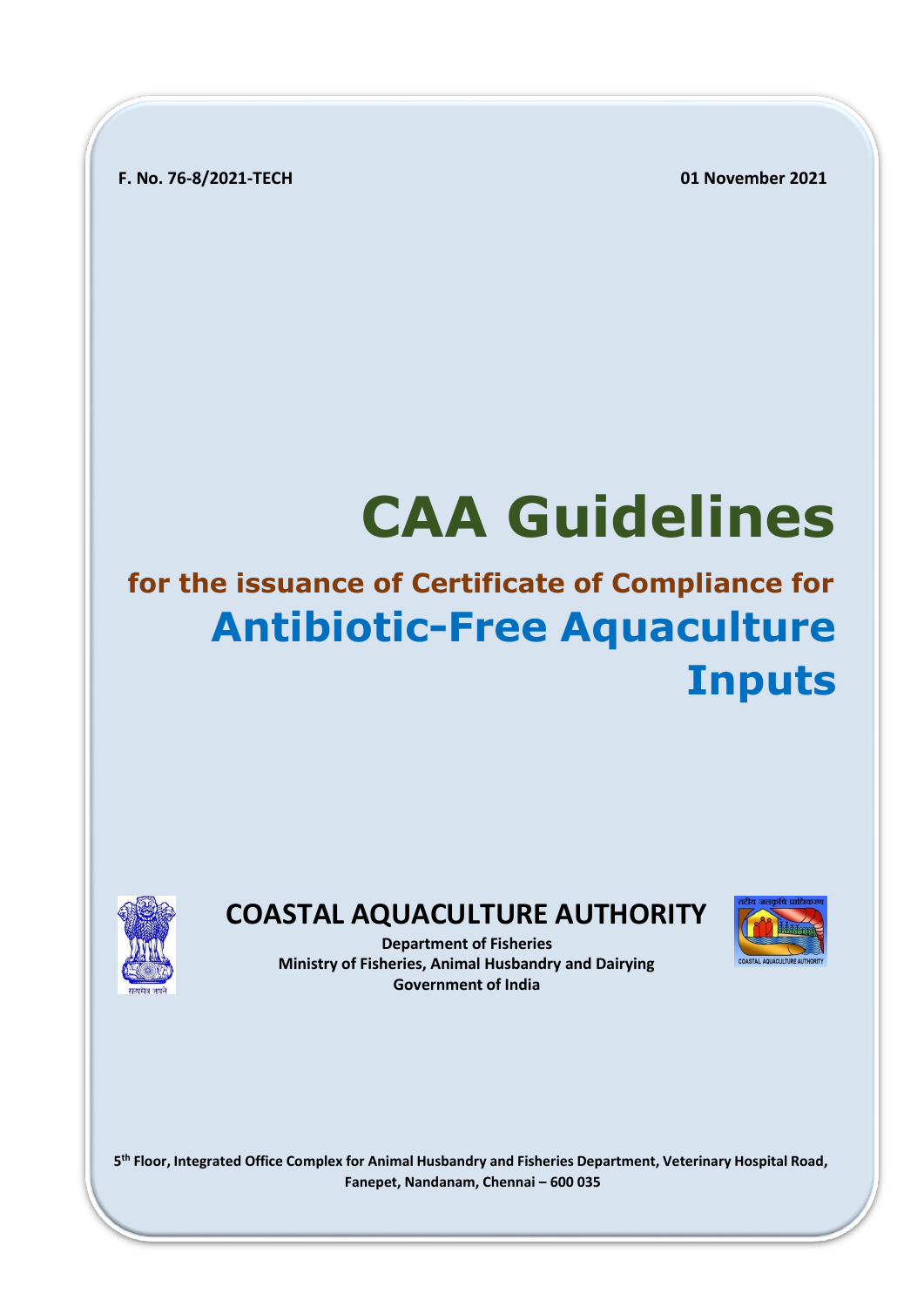## Table of Contents

| 1. |                                                                                                             |
|----|-------------------------------------------------------------------------------------------------------------|
| 2. |                                                                                                             |
| 3. |                                                                                                             |
| 4. |                                                                                                             |
| 5. |                                                                                                             |
|    | a)                                                                                                          |
|    | b)                                                                                                          |
|    | 1.                                                                                                          |
|    | 2.                                                                                                          |
|    | 3.                                                                                                          |
|    | Products Imported from Abroad and Distributed in India 8<br>C)                                              |
|    | $\mathbf{1}$                                                                                                |
|    | $2_{-}$                                                                                                     |
| 6. |                                                                                                             |
| 7. |                                                                                                             |
| 8. |                                                                                                             |
| 9. | PRODUCTS EXEMPTED FROM ANTIBIOTIC-FREE TEST REPORT FOR<br><b>OBTAINING CAA CERTIFICATE OF COMPLIANCE 11</b> |

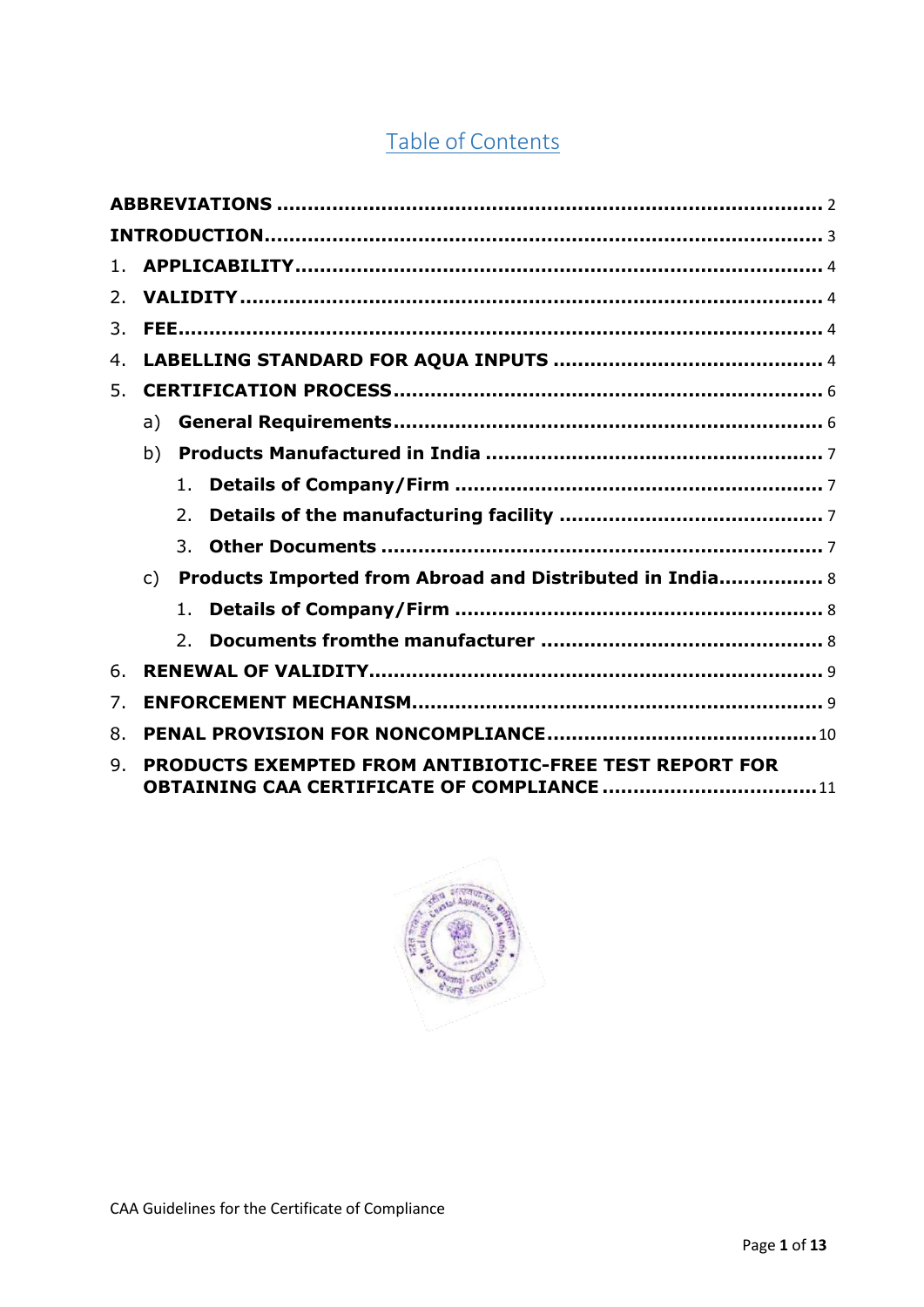## <span id="page-2-0"></span>**ABBREVIATIONS**

| <b>BAP</b>      | t. | <b>Best Aquaculture Practices</b>                                                                 |  |  |
|-----------------|----|---------------------------------------------------------------------------------------------------|--|--|
| <b>CAA</b>      | t, | <b>Coastal Aquaculture Authority</b>                                                              |  |  |
| <b>CDSCO</b>    |    | <b>Central Drugs Standard Control Organization</b>                                                |  |  |
| <b>CIBA</b>     | t  | Central Institute of Brackish water Aquaculture                                                   |  |  |
| <b>DD</b>       |    | <b>Demand Draft</b>                                                                               |  |  |
| <b>DLC</b>      |    | <b>District Level Committee</b>                                                                   |  |  |
| <b>GAP</b>      |    | <b>Good Aquaculture Practices</b>                                                                 |  |  |
| <b>GMP</b>      |    | <b>Good Manufacturing Practice</b>                                                                |  |  |
| <b>GST</b>      |    | <b>Goods and Services Tax</b>                                                                     |  |  |
| <b>HACCP</b>    | t. | Hazard Analysis and Critical Control Point                                                        |  |  |
| <b>ICAR</b>     | t. | Indian Council of Agricultural Research                                                           |  |  |
| <b>ISO</b>      |    | International Organization for Standardization                                                    |  |  |
| <b>LC-MS-MS</b> | t, | Liquid Chromatography with tandem mass spectrometry                                               |  |  |
| <b>MPEDA</b>    |    | Marine Products Export Development Authority                                                      |  |  |
| <b>MSME</b>     |    | Micro, Small and Medium Enterprises                                                               |  |  |
| <b>NABL</b>     |    | National<br>Accreditation<br>Calibration<br><b>Board</b><br>for<br>Testing<br>and<br>Laboratories |  |  |
| <b>SIP</b>      |    | <b>Sanitary Import Permit</b>                                                                     |  |  |

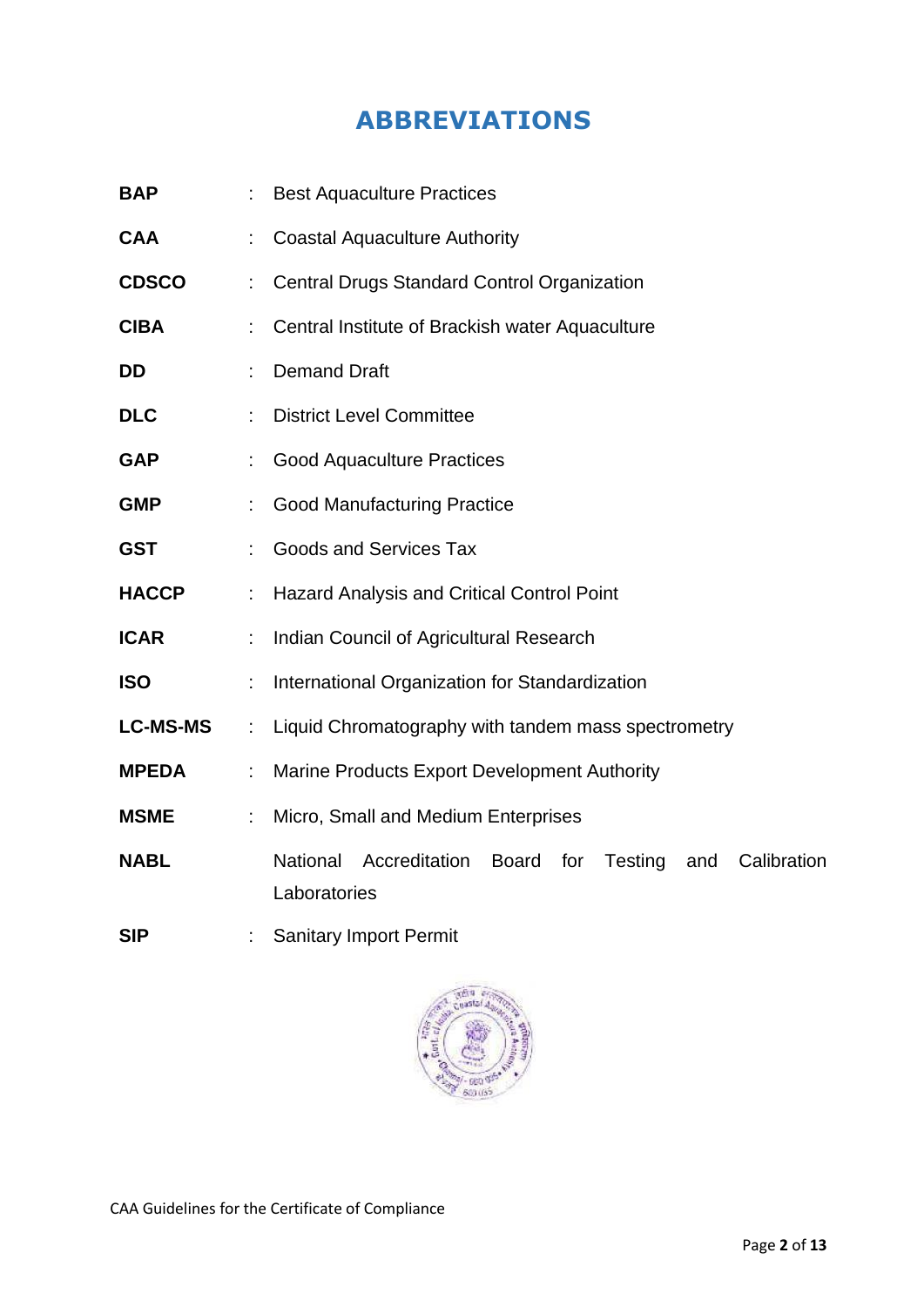## **CAA Guidelines for the issuance of Certificate of Compliance for Antibiotic-Free Aquaculture Inputs**

## <span id="page-3-0"></span>**INTRODUCTION**

One of the functions of Coastal Aquaculture Authority (CAA), as provided under Rule 5(v) of CAA Rules, 2005 framed under the Coastal Aquaculture Authority Act, 2005 is to fix standards for all coastal aquaculture inputs viz. seed, feed, growth supplements and chemicals/medicines for the maintenance of the water bodies and the organisms reared therein and other aquatic life. Further, the Guidelines (Annexure-I) issued under CAA Rules clearly states that chemicals should be avoided in shrimp ponds as feed additives, disinfectants and also pesticides, chemotherapeutants and antibiotics/drugs. Use of antibiotics in shrimp culture is strictly prohibited and the list of antibiotics and other pharmacologically active substances is listed in the Guidelines [\(http://caa.gov.in/\).](http://caa.gov.in/))

In exercise of the powers conferred under the Rule 5 (v) of CAA Rules, 2005, read with clause (f) of Subsection 2 of Section 25 of CAA Act, 2005, the Coastal Aquaculture Authority (CAA) has decided that aquaculture inputs like larval and farm feed, feed additives, chemical disinfectants, other chemicals, drugs, probiotics, immune- stimulants, etc., should be certified when they are proven antibiotics free. In this connection, all the aquaculture input manufacturers (indigenous) and distributors (imported) are required to get their products certified as per the terms and conditions provided in this guidelines for issuance of Certificate of Compliance for antibiotic-free aquaculture inputs.

The following is the List of Antibiotics of concern that are required to be tested in each product:

#### A. Chloramphenicol

B. Nitrofuran parent compounds

- I. Furazolidone
- II. Furaltadone
- III. Nitrofurantoin
- IV. Nitrofurazone

C. Nitrofuran Metabolites

- V. 3-amino-oxazolidinone [AOZ]
- VI. 3-amino-5-morpholinomethyl-1-3-oxalodin [AMOZ]
- VII. 1-aminohydanton [AHD]
- VIII. Semi carbazide [SEM].

This guideline is in suppression of all the earlier advisories on the subject issued by this Authority and has been prepared incorporating the requirement for additional documents / information for the issuance of Certificate of Compliance for antibiotic-free aquaculture inputs. Accordingly the manufacturers/distributors are

CAA Guidelines for the Certificate of Compliance

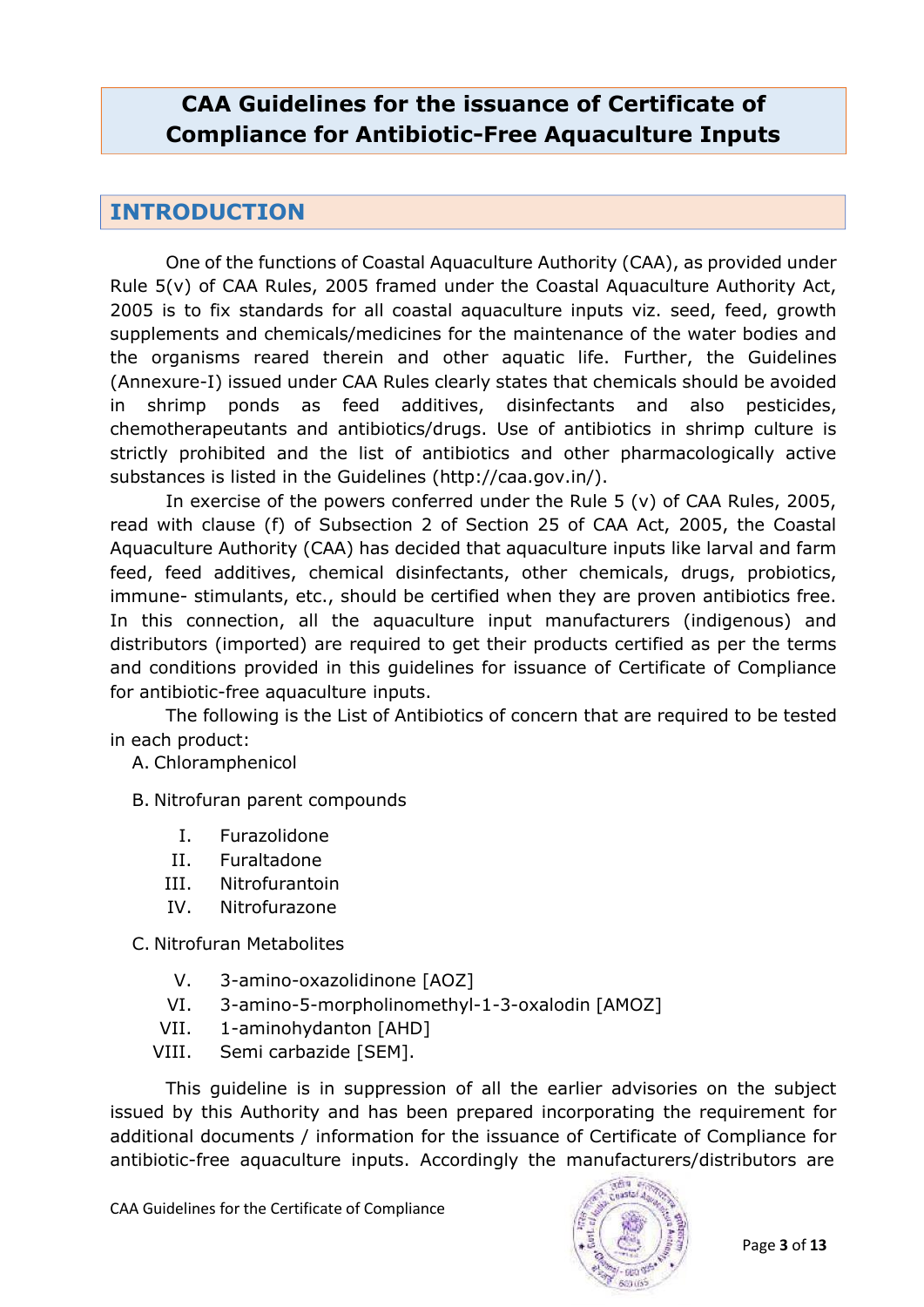required to follow the procedures prescribed below and submit the following documents along with application while applying for Certificate of Compliance for antibiotic-free aquaculture inputs.

**Note: -** The products that are already certified shall comply with the requirements of the new advisory within the specified timeline of 90 calendar days (on or before 30 January 2022).

## <span id="page-4-0"></span>1. **APPLICABILITY**

All the products intended for the use in Coastal Aquaculture unless exempted specifically under section Nine (9) of this advisory, herein after called **"Products"**, shall be covered under this advisory and required to comply with the requirements and obtain Certificate of Compliance for antibiotic-free aquaculture inputs. Hence both Indian manufacturers and importers/distributors of overseas aquaculture inputs and other supplements for aquaculture use shall obtain "**Certificate of Compliance**" for antibiotic-free aquaculture inputs, herein after called **"Certificate"**. The Certificate is not transferable.

## <span id="page-4-1"></span>2. **VALIDITY**

The Certificate is valid for a period of Five (5) years from the date of issue/certification which shall be renewable for a further period on compliance to the requirements prescribed in section Six (6) of this advisory.

## <span id="page-4-2"></span>3. **FEE**

A non-refundable processing fee of Rupees Ten (10) thousand (Rs.10,000/-) for each application shall be paid in the form of DD drawn in favour of "Coastal Aquaculture Authority (CAA)".

## <span id="page-4-3"></span>4. **LABELLING STANDARD FOR AQUA INPUTS**

- a) Labels on packages or containers of products in addition to other statutory requirements on labelling, without any duplication, shall contain particulars prescribed below that shall be printed and appear in a conspicuous position on the container in which the substance is packed and every other covering in which that container is packed.
- b) Labels shall clearly indicate the basic composition of the product, dosage, batch number, expiry date and other important details as given below and Brochures if available (Brochures are compulsory with the products in case limited information is made available on the label).
- c) In the contents section generic terms like, vitamins, minerals, essential nutrients etc. should not be used, instead specific scientific name of vitamins, minerals, etc. should be provided.
- following details d) The label shall contain but not limited to the

CAA Guidelines for the Certificate of Compliance

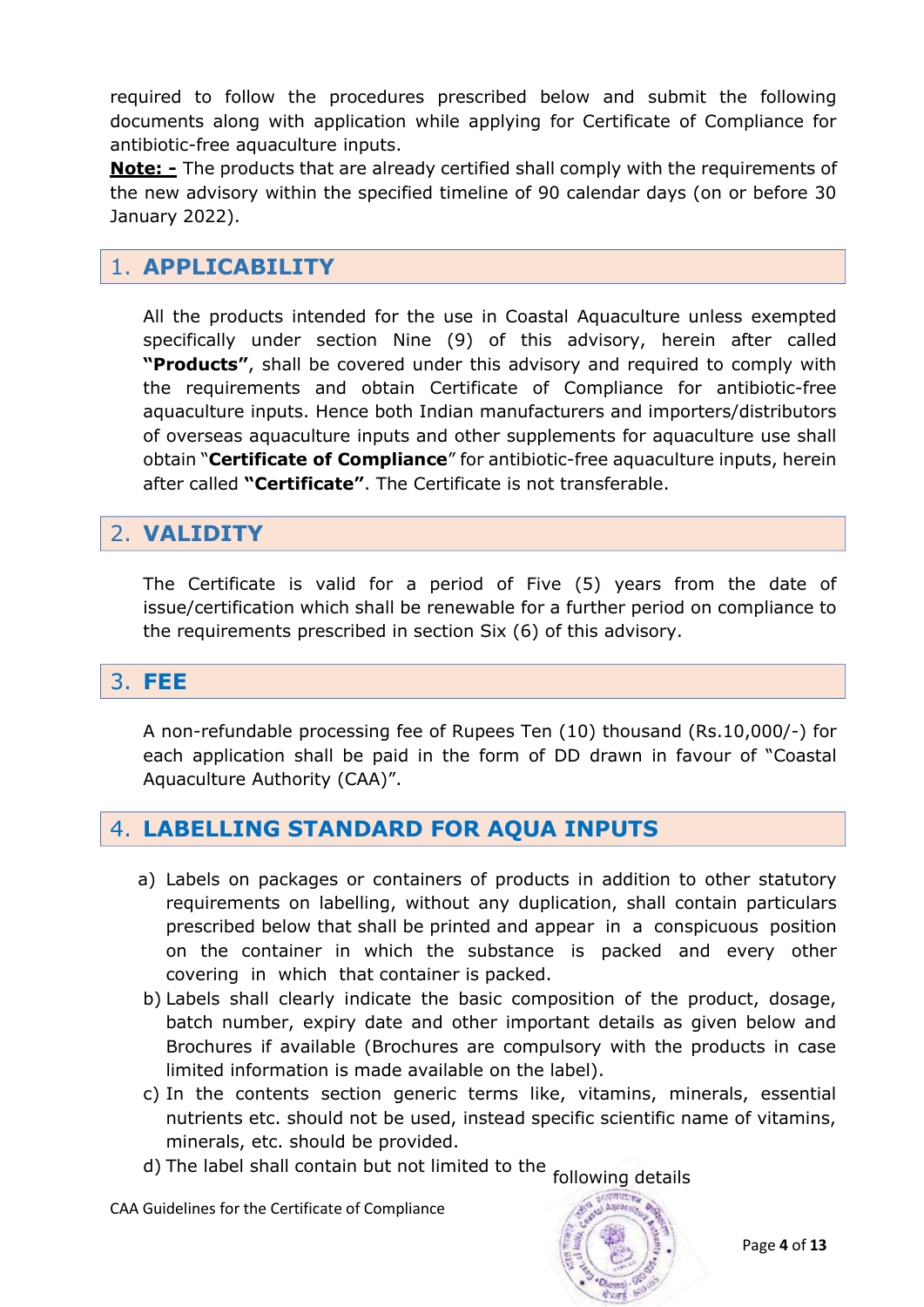- 1. **Name of the product:** Trade name of the product shall be in capital letters or prominent font as mentioned in the CAA Certificate.
- 2. **Net quantity of contents:** A correct statement of the net content in terms of weight, measure, volume, number of units of contents and number of units of activity, as the case may be, shall be indicated. The indicated values shall be in Metric system.
- 3. **Name(s) and composition of ingredient(s):** Scientific name of all major ingredients of the product should be mentioned with approximate concentration, composition expressed in appropriate unit as applicable.
- 4. **Recommendations for use:** The label shall clearly indicate the intended benefit, prescribed dosage and schedule of application to achieve the desired benefit.
- 5. **Method of application:** Method of product application as feed top dressing, broadcasting throughout the pond or any other method shall be provided. Pre-treatments like, soaking in water or overnight fermentation, if any before application shall also be clearly mentioned. (This can be limited to brochure to save space in the label and brochure is compulsory with such product).
- 6. **Contraindications (if any):** Information like not suitable with any other product or not to be used in particular culture systems, species or growth stages shall be clearly indicated with pictorial representation in the label.
- 7. **Batch number:** A distinctive traceable batch number in which the product was produced at the manufacturing unit shall be indicated on the label. The details of such batches and retention sample shall be available at the manufacturing facility for traceability. The figure representing the batch number shall be prefixed with 'Batch No'.
- 8. **Import licence number (if imported):** Products manufactured with imported ingredient (s) and products as a whole imported and marketed in India shall bear on the label, the license number / Sanitary Import Permit (SIP) number, wherever applicable, under which the product is imported, prefixed with 'Import License Number' / SIP Number and contact details of the company importing and marketing the product shall be clearly mentioned.
- 9. **Manufacture date:** The date of manufacture shall be in terms of month and year.
- 10.**Expiry date:** The date of expiry shall be in terms of month and year and it shall mean that the product is recommended till the last day of the month. The date of expiry shall be prefixed with 'Expiry date. In case required "Best Before" in terms of month and year shall be indicated depending on the products.
- 11.**Storage conditions:** Appropriate storage conditions like cool, dark place, avoiding from sun light etc., required to maintain the potential of the product till the expiry date shall be mentioned clearly.

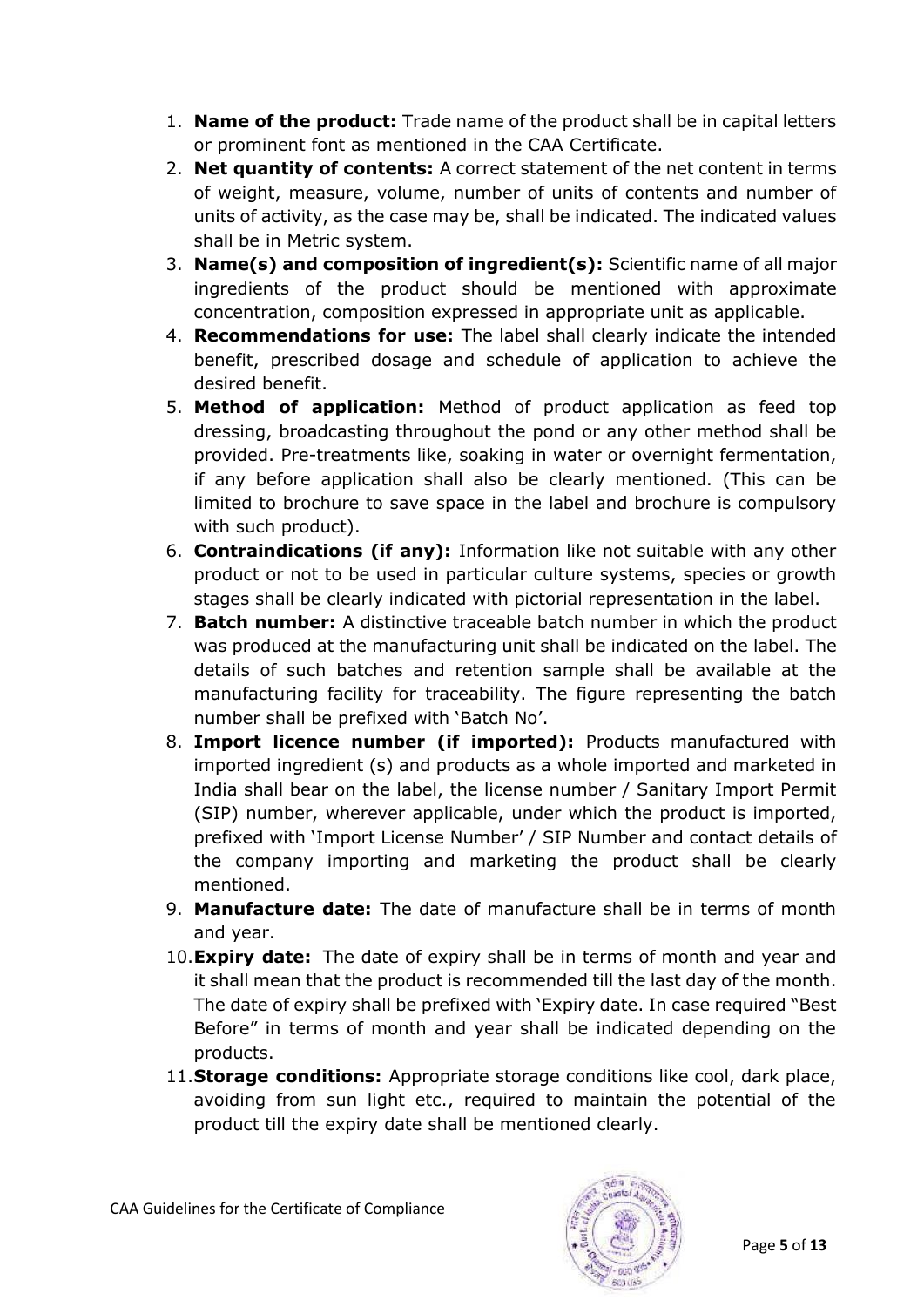- 12.**Indication of 'Not for Human Consumption':** The label shall have 'Not for Human Consumption' in the bottom strip with bigger font size to avoid any possible consumption by humans.
- 13.**Indication of 'Aquatic Animal Use Only':** The label shall bear a **SYMBOL** depicting an appropriate image of the aquatic animal(s) for which the product is to be administered.
- 14.**Name and address of manufacturer:** Complete name and address of the manufacturer shall be provided as submitted to Coastal Aquaculture Authority (CAA) including the name of the place/village, taluk, district, state and the PIN code.
- 15.**Indication 'Do not contain antibiotics":** The label shall have 'Do not contain antibiotics' in the bottom strip with bigger font size conspicuously displayed in a box with distinct colour.
- **16. CAA Certification number:** Every Aquaculture product except those exempted under section 9 of this guidelines, manufactured and/or marketed in India shall bear on its label the certification number issued by CAA for that product with a caption in bold letters as **"CAA Certified Antibiotic-free Product".**

## <span id="page-6-0"></span>5. **CERTIFICATION PROCESS**

## <span id="page-6-1"></span>a) **General Requirements**

The following are the documents in general required for both manufacturers and importers.

- 1. Separate **Application** for each product, in the prescribed form number **'X'** for Certificate for aquaculture inputs (downloaded from CAA website [www.caa.gov.in\)](http://www.caa.gov.in/) shall be submitted for each products along with all the following required documents as applicable.
- 2. Antibiotic test report of the product in **ORIGINAL** for test done not older than a month from the date of submission of application, for the presence of antibiotics, their parent compounds and metabolites as prescribed in the introduction from any NABL accredited Government or private laboratory with a scope for testing said antibiotic residues using LC-MS-MS method.
- 3. Retention sample of not less than 500g or 500ml of each product from each batch of manufacturing / importing shall be retained at the manufacturing/ distribution unit for a period not exceeding the expiry of such product. Documentary evidence on such sample retention such as scanned copy of the latest page of the sample retention record for each product which shows the details of the latest sample stored and photographs of such storage facility along with an undertaking for the retention of product samples in the prescribed format (Annexure 1). All the certified products shall be subjected to a random testing by CAA at least once before the expiry of its certification.

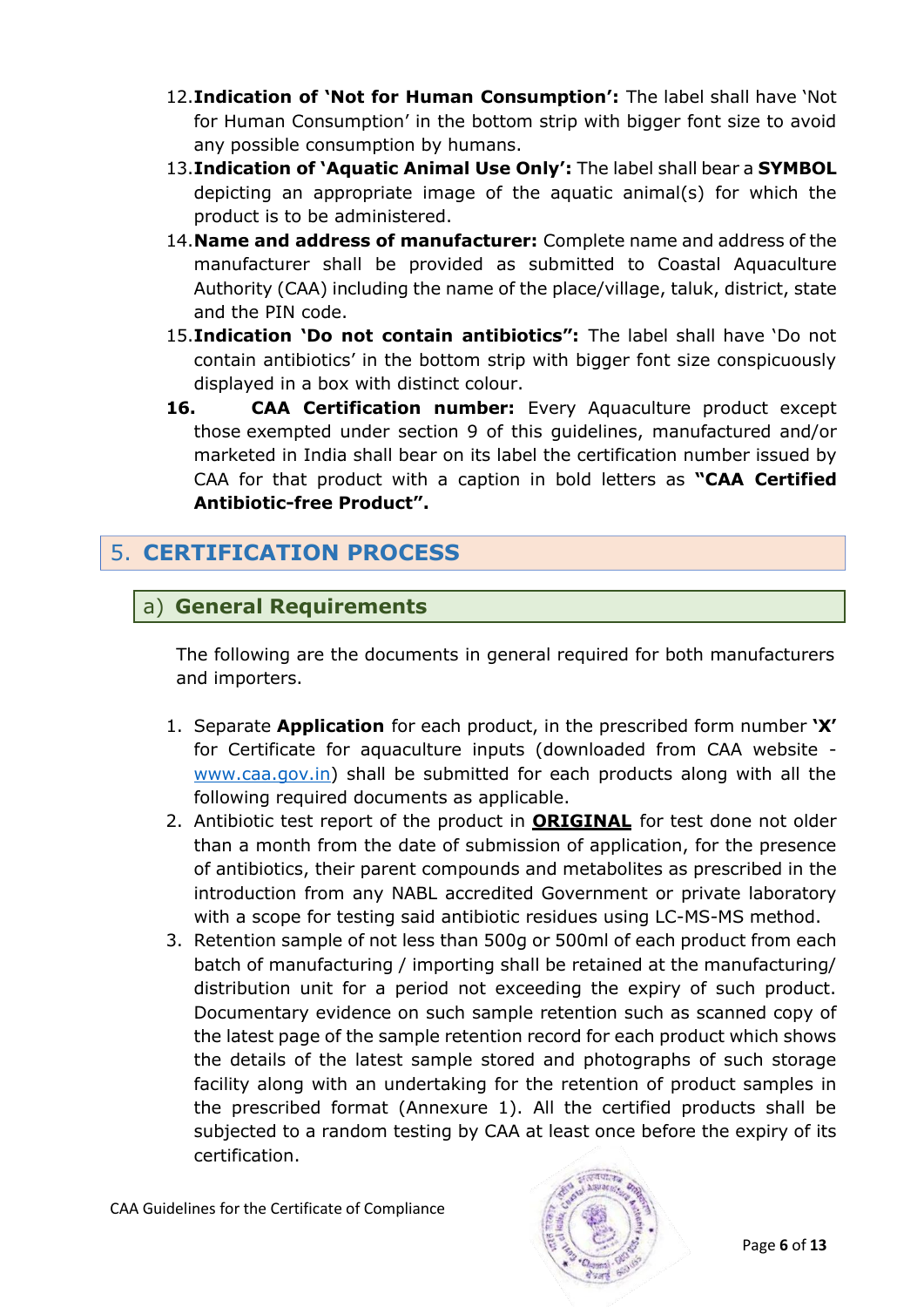- 4. A **Declaration** in the prescribed format (Annexure 2) in non-judicial stamp paper from the manufacturer / importer **authorizing the CAA** / any person, team or committee authorized by the Authority **to enter and inspect** the storage premises / manufacturing facility of the company **and to collect product samples at any time without any prior notice**.
- 5. An undertaking from the applicant company in the prescribed format (Annexure 1) stating that they shall reimburse the cost of the samples collected by CAA to the end user concerned.
- 6. The manufacturer may design their own **seal/ tamper proof mechanism** to ensure the same is not duplicated by any other party. It shall be mentioned in the application to CAA by the applicant **to confirm the genuineness of the product** while sampling.
- 7. All the required documents as required by CAA should be submitted before completion of 60 calendar days from the date of receipt of application at CAA failing which the application shall be closed as defective under an intimation to the applicant and the processing fee of rupees Ten (10) thousand (Rs.10,000/-) shall be forfeited and deposited to CAA's accounts. (If closed as defective the application is to be submitted afresh.) Time line for disposing the application for Certificate shall be within 90 calendar days from the date of receipt of application at CAA.

## <span id="page-7-0"></span>b) **Products Manufactured in India**

The companies that are producing aquaculture inputs and other supplements for aquaculture use shall obtain Certificate i.e., Certificate shall be issued only to the manufacturers in the case of products manufactured in India. The following documents are required in addition to those prescribed in 5 (a).

#### <span id="page-7-1"></span>**1. Details of Company/Firm**

The applicant company shall submit any/all of the following documents:

- Company incorporation proof (Address proof for company)
- MSME
- **GST** certificate

#### <span id="page-7-2"></span>**2. Details of the manufacturing facility**

The applicant company shall submit any/all of the following documents:

- Certificate of Registration of the manufacturing unit/factory etc. from the competent authority.
- Licence to work as factory
- Proof of any facility certification
- Any process certification such as ISO, BAP, GAP, HACCP etc.

#### <span id="page-7-3"></span>**3. Other Documents**

The applicant company shall submit the following documents:

a. Detailed process flowchart shall be, but not limited to the checkpoints that are linked with testing process as a part of the In-process Quality control system adopted by the manufacturer in the production.

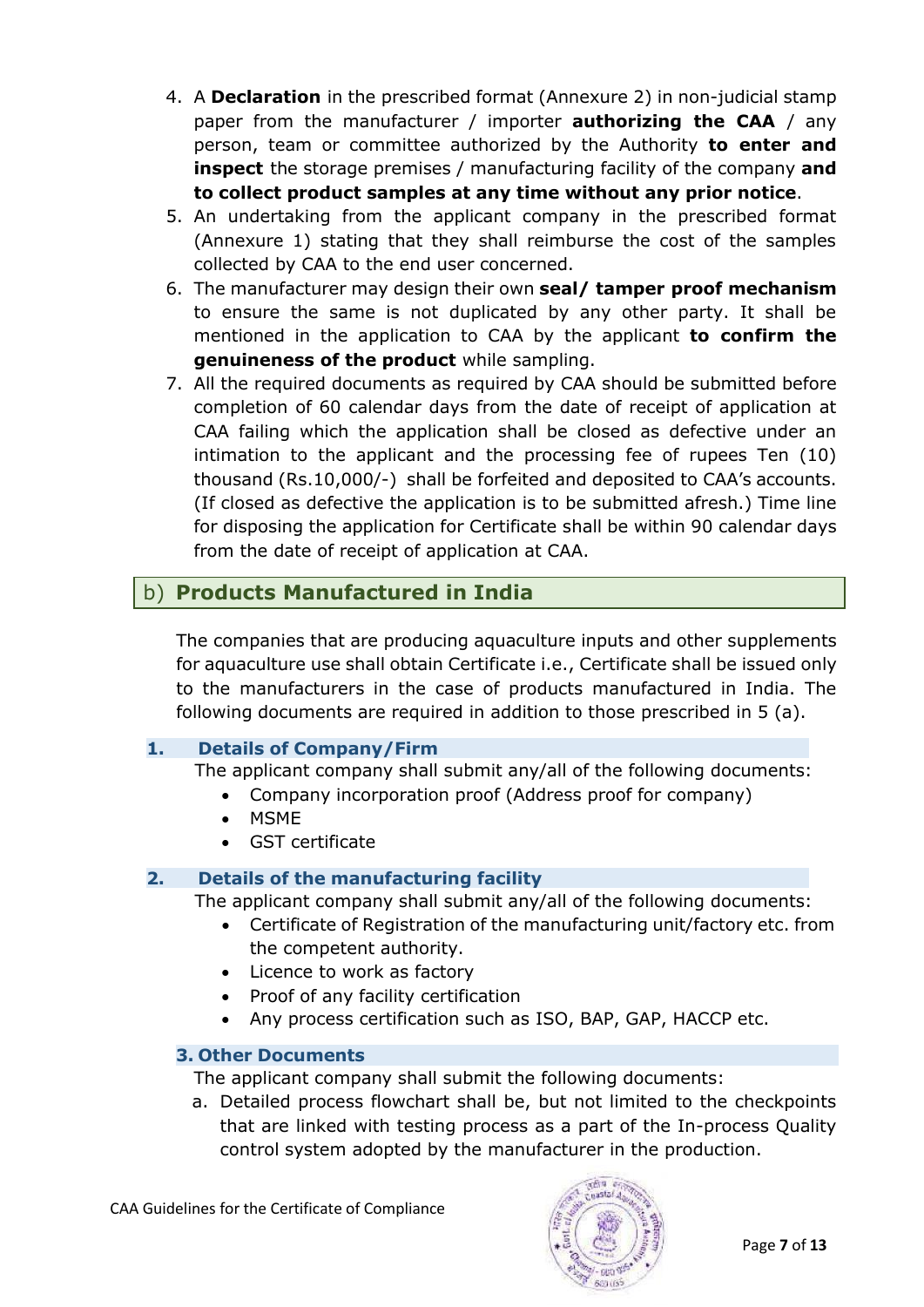- b. Process certification that ensures antibiotic free production or a notarized self-declaration in the prescribed format (Annexure 2) on Rs.100/- non judicial stamp paper for antibiotic free ingredients as well as production process.
- c. List of records maintained in the unit pertaining to the product and production process.
- d. In case, the product is manufactured under an agreement as merchant manufacturer, in a facility not owned by the applicant, copy of such agreement shall be submitted. In such case the responsibility of compliances shall be on both the parties.

## <span id="page-8-0"></span>c) **Products Imported from Abroad and Distributed in India**

The companies that are importing aquaculture inputs and other supplements for aquaculture use shall obtain the Certificate of Compliance i.e., Certificate of Compliance shall be issued to the importers only, in the case of products imported to India. The following documents are required in addition to those prescribed in 5 (a).

#### <span id="page-8-1"></span>**1. Details of Company/Firm**

- a) Proof of registration of the importing company in India. The documents generally accepted for the same are: certificate of incorporation, Importer Licence, MSME, GST etc.
- b) Health certificate/veterinary certificate showing antibiotic-free status of the product while importing or any antibiotic-free certificate from competent authority of the country of origin
- c) Details or list of records maintained by the importer on the imported products. (The originals may be produced on demand).
- d) Copy of Authorization for distributing the product / copy of the agreement between the overseas principal manufacturer and Indian Company importing.

#### <span id="page-8-2"></span>**2. Documents from the manufacturer**

- a) Manufacturing process stepwise (Flow chart) along with testing procedures followed within the unit or any such relevant document form the overseas manufacturer.
- b) Any process certification such as ISO/ BAP/ GMP/ HACCP for the overseas manufacturer.
- c) Proof of any facility certification

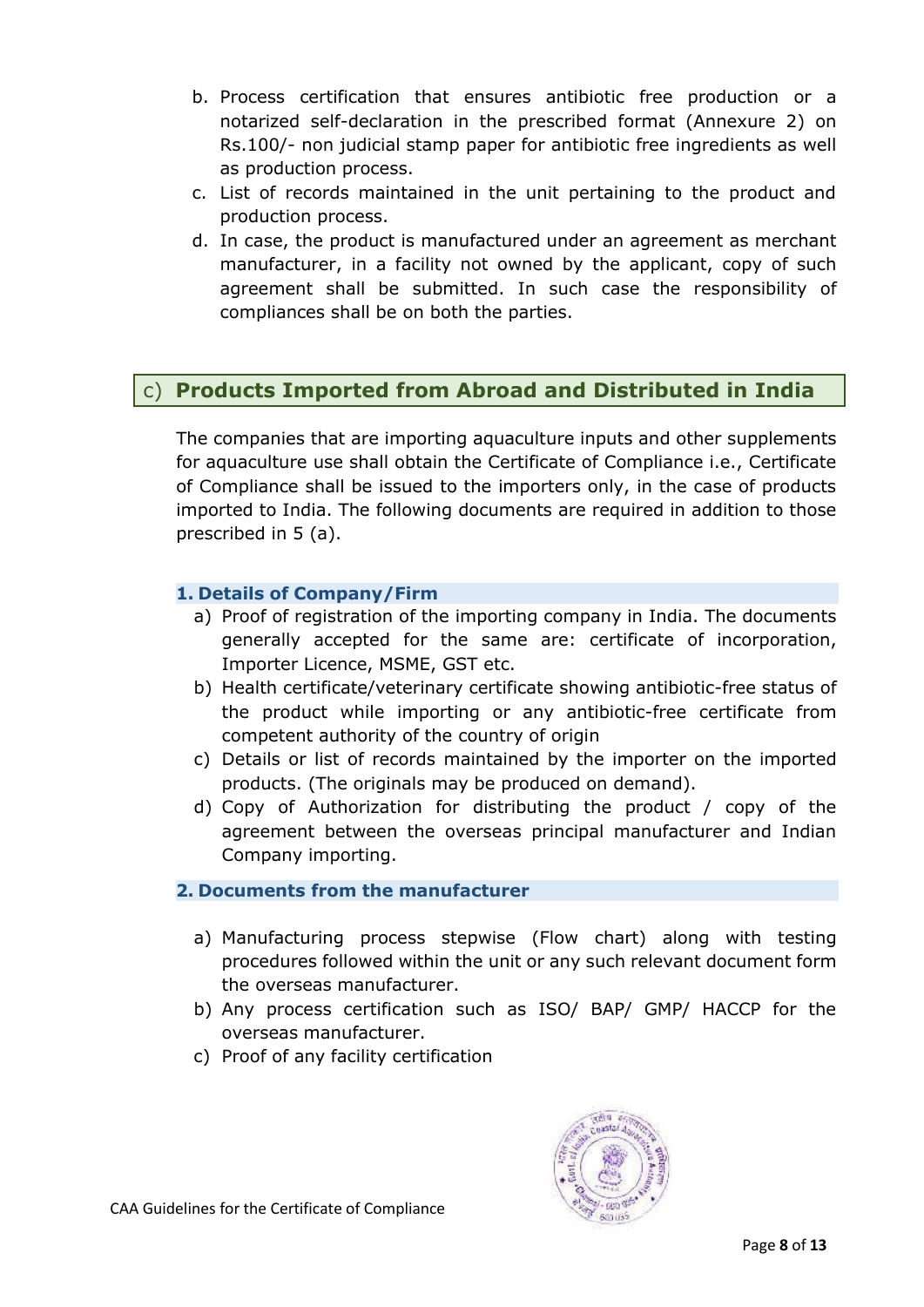## <span id="page-9-0"></span>6. **RENEWAL OF VALIDITY**

The Certificate is valid for a period of Five (5) years. It shall be renewed at the end of the validity period of Five (5) years by furnishing the following required documents. The renewed validity will be for a further period of Five (5) years.

- a) **Application** in the prescribed form number **'X-A'** for renewal of Certificate for aquaculture inputs (downloaded from CAA website - [www.caa.gov.in\)](http://www.caa.gov.in/) shall be submitted three (3) months before the expiry of such Certificate with the following.
- b) A non-refundable processing fee for Rupees Ten (10) thousand (Rs.10,000/-) as prescribed in section Three (3) of this advisory, shall be paid in the form of DD drawn in favour of Coastal Aquaculture Authority (CAA) for each application for renewal.
- c) The defect rectification and additional documentary requirements shall be submitted 45 calendar days before expiry of such certification failing which the application shall be closed as defective at CAA and the processing fee of Rupees Ten (10) thousand (Rs.10,000/-) shall be forfeited and deposited to CAA's accounts under an intimation to the applicant. If closed as defective the application is to be submitted afresh.
- d) Antibiotic test report of the product in **ORIGINAL** for test done not older than a month from the date of submission of application, for the presence of antibiotic, their parent and metabolites as prescribed in the introduction from any NABL accredited Government or private laboratory with a scope for testing said antibiotic residues using LC-MS-MS method.
- e) Revised labels and brochures, in case of any change adhering to the conditions of Section 4 of this advisory
- f) A notarized self-declaration in the prescribed format (Annexure 3) on Rs.100/ non judicial stamp paper for antibiotic free ingredients as well as production process and that the product composition, name, period of expiry, dosage, method of application and all other aspect of the product furnished at the time of Certification remains the same is also required from the manufacturer of the products.

## <span id="page-9-1"></span>7. **ENFORCEMENT MECHANISM**

- a) **Inspection Committee** headed by the Director (Tech), CAA including representatives from the following institutions
	- DLC / Department of Fisheries of State concerned
	- Representative for CDSCO not below the rank of Assistant Drug Inspector.
	- Representative from Marine Products Export Development Authority (MPEDA)
	- Representative from any ICAR Fisheries Institute in the region (ICAR-CIBA, CMFRI & CIFE)

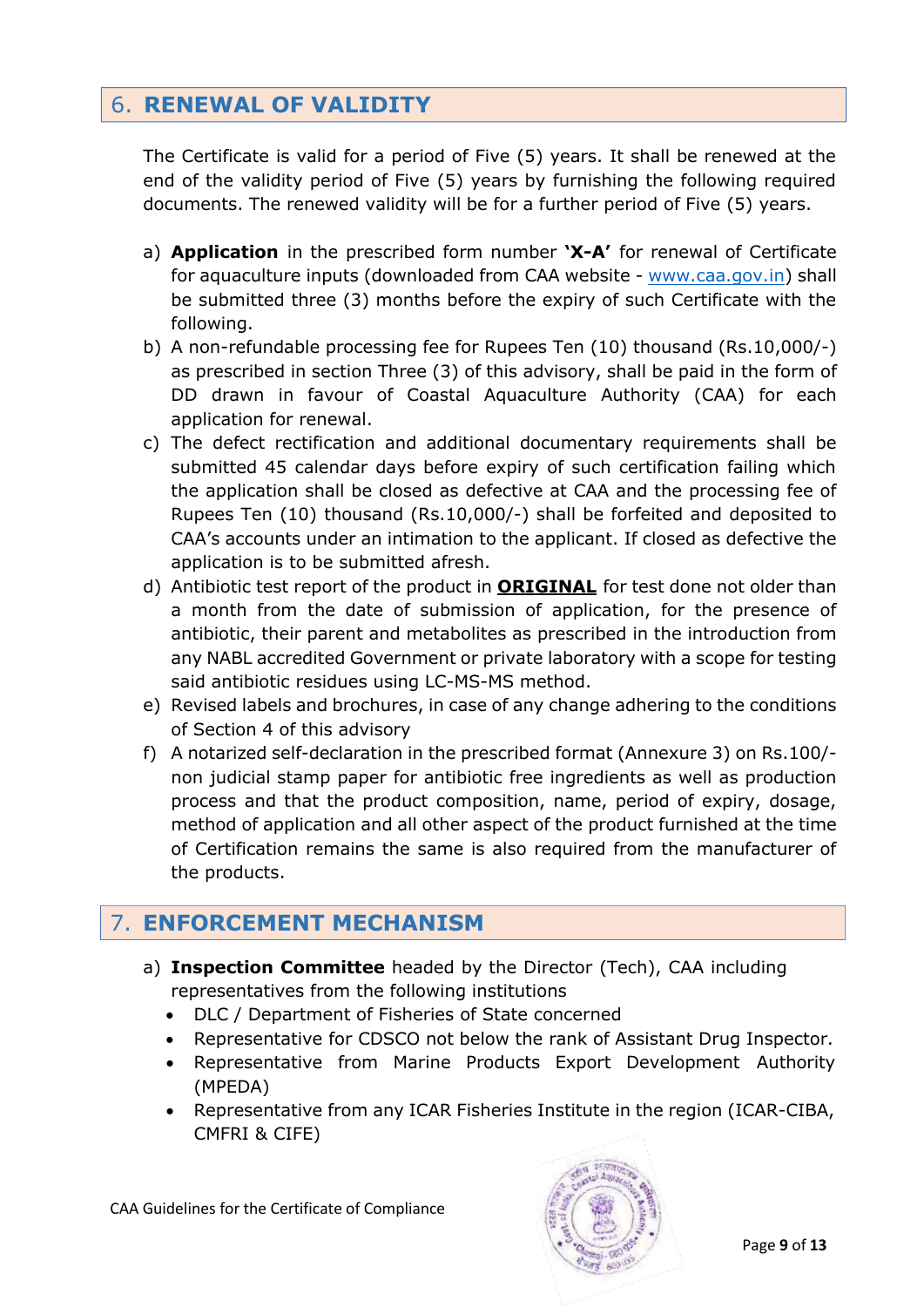- b) The terms of reference for the committee is to randomly inspect the storage/manufacturing facilities of the manufacturers or importers as the case may be for conforming the compliance.
- c) A **Task Force** shall be constituted by CAA including Representative from CAA, Representative from DLC and Representative from MPEDA, for the inspection and monitoring of aquaculture inputs manufactured and marketed in India.
- d) **Task force** constituted by CAA shall **collect product samples, but not limited to CAA certified products,** randomly from manufacturing facility / storage facility, aqua shops, farms, hatcheries, etc. The manufacturer/importer company shall reimburse the cost of the sample collected by CAA to the facility from where the sample is collected.

**In case of products for which** the seal/tamper proof mechanism declared by the manufacturer, **the Task force shall** during sampling, open the packaging of the product for ensuring the intactness of the seal/tamper proof mechanism amalgamated with the packaging as mentioned in the application and samples shall be sealed in the presence of the Task Force committee to ensure the genuineness of the product at the time of submission for testing.

- e) The CAA representative of the task force shall submit the samples collected by task force to the laboratories empanelled and approved by the competent Authority. The list of the empanelled Laboratories shall be hosted in CAA website. The empaneled laboratories shall submit the report to CAA directly for necessary action as prescribed in section 8
- f) The frequency of collection of sample and testing of a product shall be reduced if it maintains antibiotic-free status in multiple tests conducted by CAA over a period of two consecutive years.
- g) CAA shall develop a protocol for sampling and testing outlining the roles of the task force.

## <span id="page-10-0"></span>8. **PENAL PROVISION FOR NONCOMPLIANCE**

- a) In case, any aquaculture input being **tested positive/reported by competent authorities under national regulatory programme (such as NRCP programme)** for antibiotic residues, the Certificate of such product shall stand suspended with immediate effect and such product shall be delisted from the active list of CAA certified aquaculture inputs.
- b) The competent Authority of CAA shall suspend the marketing of such products for the use in Coastal Aquaculture for such period as it deems fit for contravening the provisions of Article 11.7 & 11.8 of the Guidelines for Regulating Coastal Aquaculture issued as Annexure I under Chapter II of CAA Rules 2005.
- c) The Authority shall, after providing reasonable opportunities for being heard from manufacturer or importer of such product, impose the penal provision as provided under Section 14 of CAA Act, 2005 for contravention of Article 11.7 & 11.8 of the Guidelines for Regulating Coastal Aquaculture issued as Annexure I under Chapter II of CAA Rules 2005.

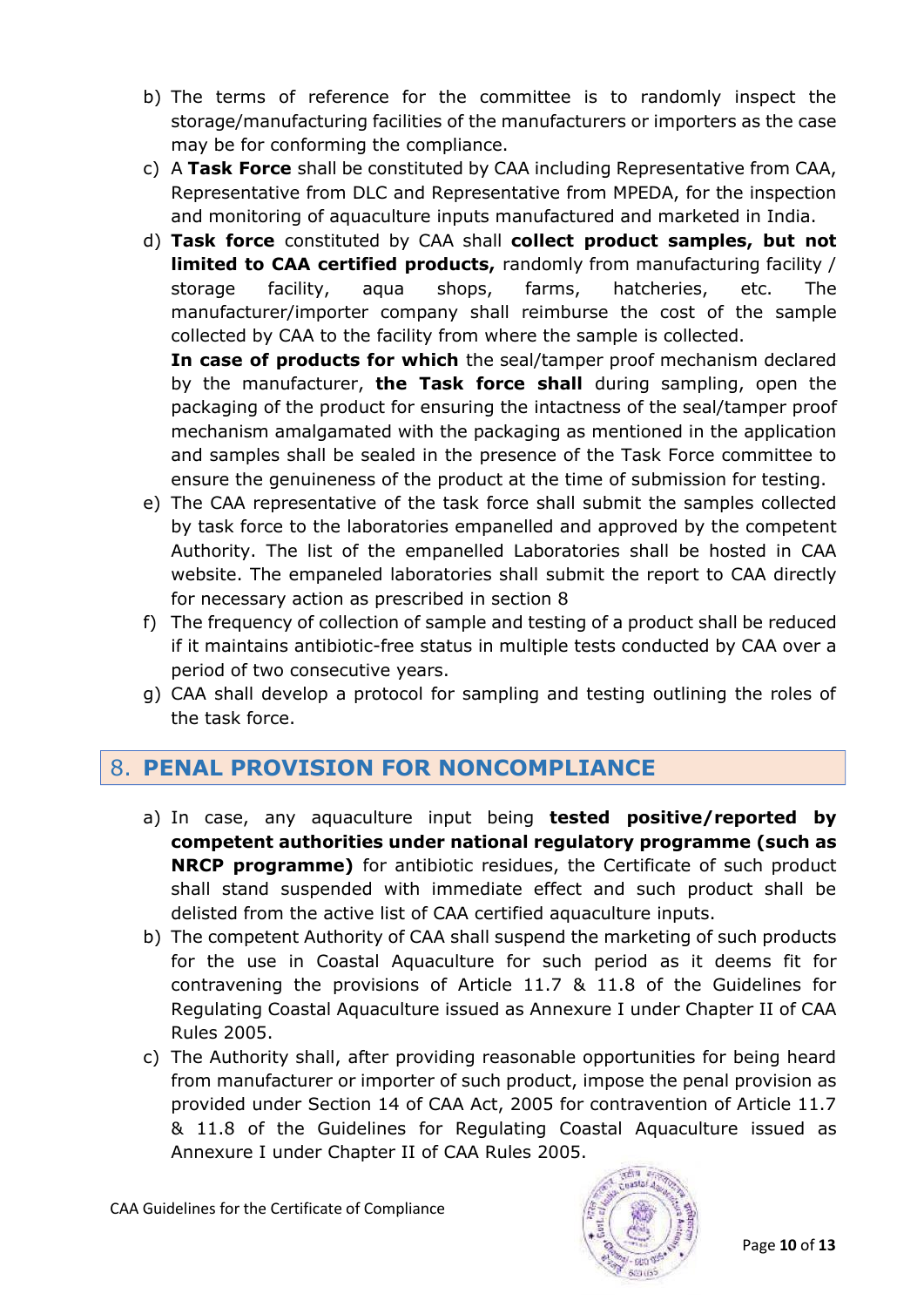d) In case of repeated violations, the Authority shall ban the manufacturing and marketing of such product/ facility and manufacturer.

## <span id="page-11-0"></span>9. **PRODUCTS EXEMPTED FROM ANTIBIOTIC-FREE TEST REPORT FOR OBTAINING CAA CERTIFICATE OF COMPLIANCE**

The products that are exempted from submitting an antibiotic-free test report for obtaining Certificate of Compliance are listed below. The list will be updated with inclusions or deletions of products from time to time.

| 1.               | Benzalkonium chloride            |
|------------------|----------------------------------|
| $\overline{2}$ . | Bleaching powder                 |
| 3.               | <b>Bromide</b>                   |
| 4.               | Calcium cyanamide                |
| 5.               | Calcium hypochlorite             |
| 6.               | Calcium oxide                    |
| 7.               | Calcium Peroxide                 |
| 8.               | Calcium Phosphorus               |
| 9.               | Cetalkonium chloride             |
| 10.              | Cetrimide                        |
| 11.              | Cetrimonium                      |
| 12.              | Cetylpyridinium chloride         |
| 13.              | Chelated Magnesium               |
| 14.              | <b>Chelated Potassium</b>        |
| 15.              | Cobalt                           |
| 16.              | Copper                           |
| 17.              | Copper oxychloride               |
| 18.              | Didecyldimethylammonium chloride |
| 19.              | Dolomite                         |
| 20.              | <b>EDTA</b>                      |
| 21.              | Formalin                         |
| 22.              | Formic acid                      |
| 23.              | Free Amine                       |
| 24.              | Glutaraldehyde                   |
| 25.              | <b>HCI</b>                       |
| 26.              | Hydrogen peroxide                |
| 27.              | Iodide                           |
| 28.              | Iodine/iodophors                 |
| 29.              | Iron                             |
| 30.              | Lime                             |
| 31.              | Liquid chlorine                  |
| 32.              | Magnesium                        |
| 33.              | Magnesium oxide                  |

CAA Guidelines for the Certificate of Compliance

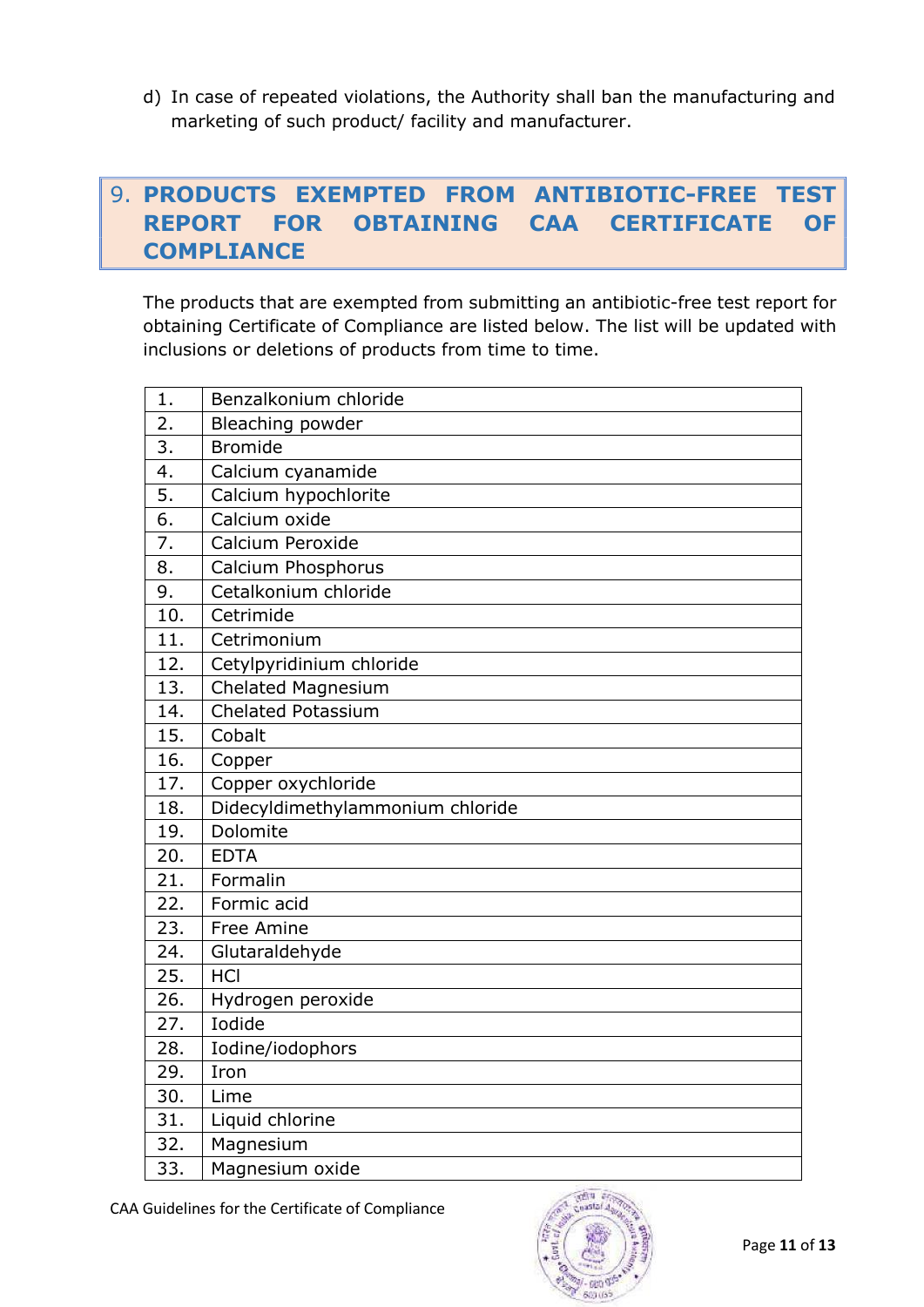| 34. | Manganese                      |
|-----|--------------------------------|
| 35. | Methylbenzethonium chloride    |
| 36. | Mono hydrochloride             |
| 37. | Peracetic acid                 |
| 38. | Phosphate                      |
| 39. | Potassium                      |
| 40. | Potassium monopersulphate      |
| 41. | Potassium permanganate         |
| 42. | Propionic acid                 |
| 43. | Silicon dioxide                |
| 44. | Sodium                         |
| 45. | Sodium Carbonate Peroxyhydrate |
| 46. | Sodium chloride                |
| 47. | Sodium hydroxide               |
| 48. | Sodium hypochlorite            |
| 49. | Sodium nitrate                 |
| 50. | Sodium perborate               |
| 51. | Sulphate                       |
| 52. | Sulphur                        |
| 53. | Zeolite                        |
| 54. | Zinc                           |



#### **MEMBER SECRETARY**,

Coastal Aquaculture Authority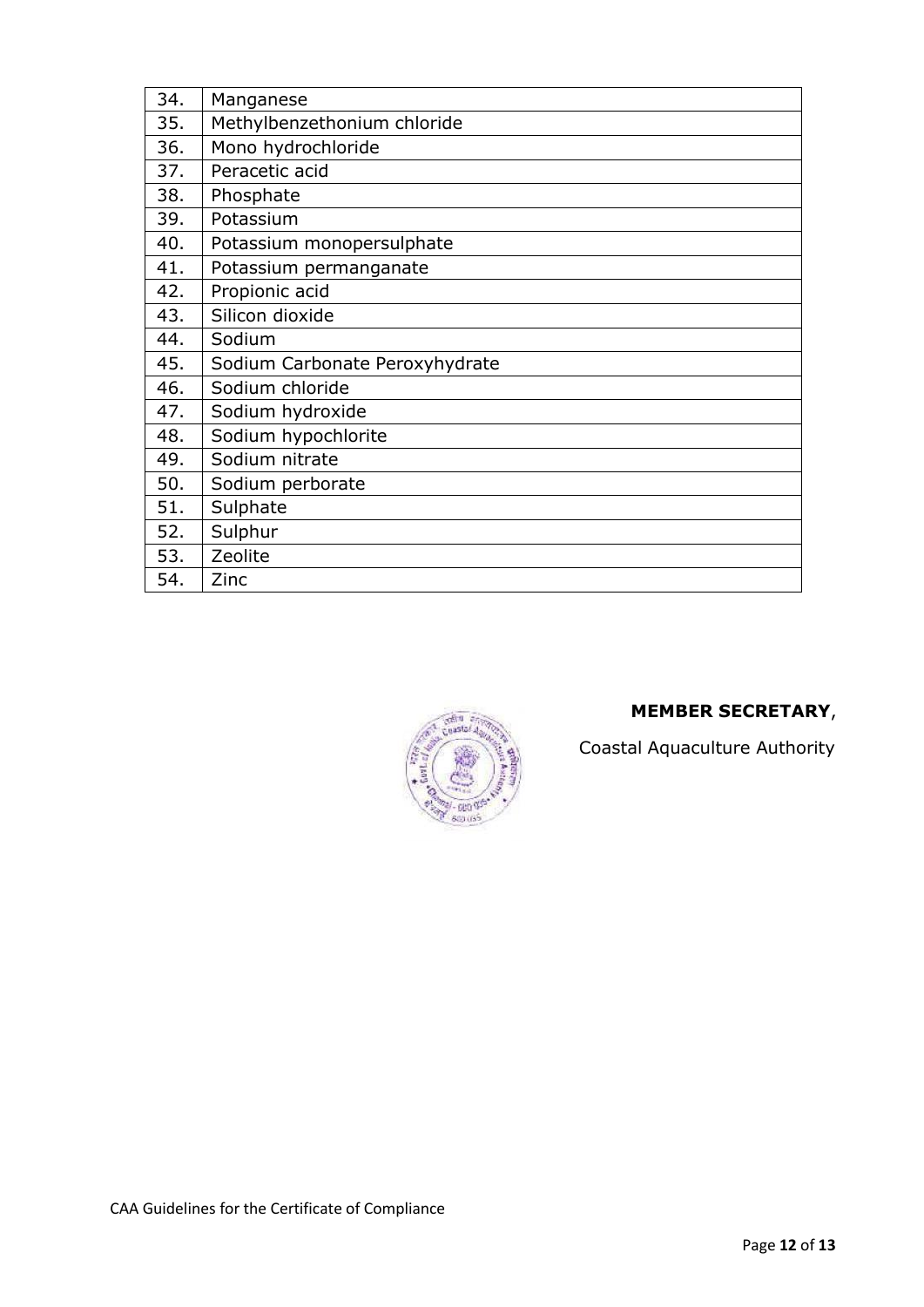#### (ANNEXURE 1)

Date:

#### **UNDERTAKING**

We – (name of the company) undertake to declare that a sample not less than 500g or 500ml of each product from each batch of manufacturing is being retained for the products listed below with necessary information and adequate safety and storage precautions for maintaining this product, till the expiry of its validity of the respective batch for each product sample.

| SI.No. | Name of the product/input | Period of retention (from the<br>date of sampling) |
|--------|---------------------------|----------------------------------------------------|
|        |                           |                                                    |
|        |                           |                                                    |
| 3.     |                           |                                                    |
|        |                           |                                                    |
|        |                           |                                                    |

Further, we undertake to reimburse the cost of the samples collected by CAA to the end user concerned.

(Name of the authorized signatory with company seal)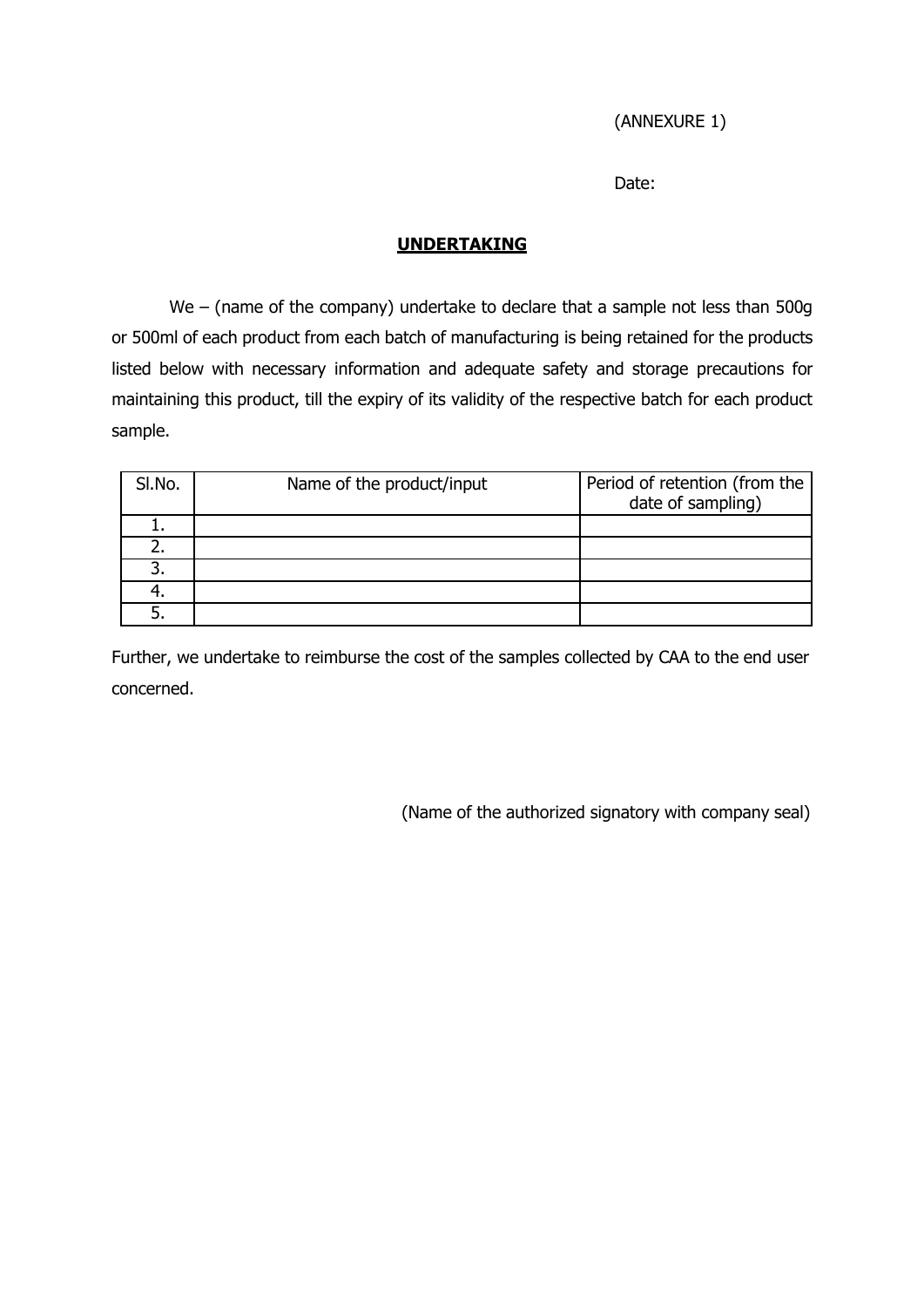#### (ANNEXURE 2)

Date:

#### **DECLARATION**

We – (name of the company) do solemnly affirm that the ingredients used for the manufacturing of the following products are free from the antibiotics banned for use in aquaculture. We also affirm that the process with which the following products manufactured are designed to produce the products without the inclusion of any antibiotic in any form:

| SI.No. | Name of the product/input |
|--------|---------------------------|
|        |                           |
|        |                           |
|        |                           |
|        |                           |
|        |                           |

Further, we do authorize the CAA / any person, team or committee authorized by the Authority to enter and inspect the storage premises / manufacturing facility of the company and to collect product samples at any time without any prior notice

(Name of the authorized signatory with company seal)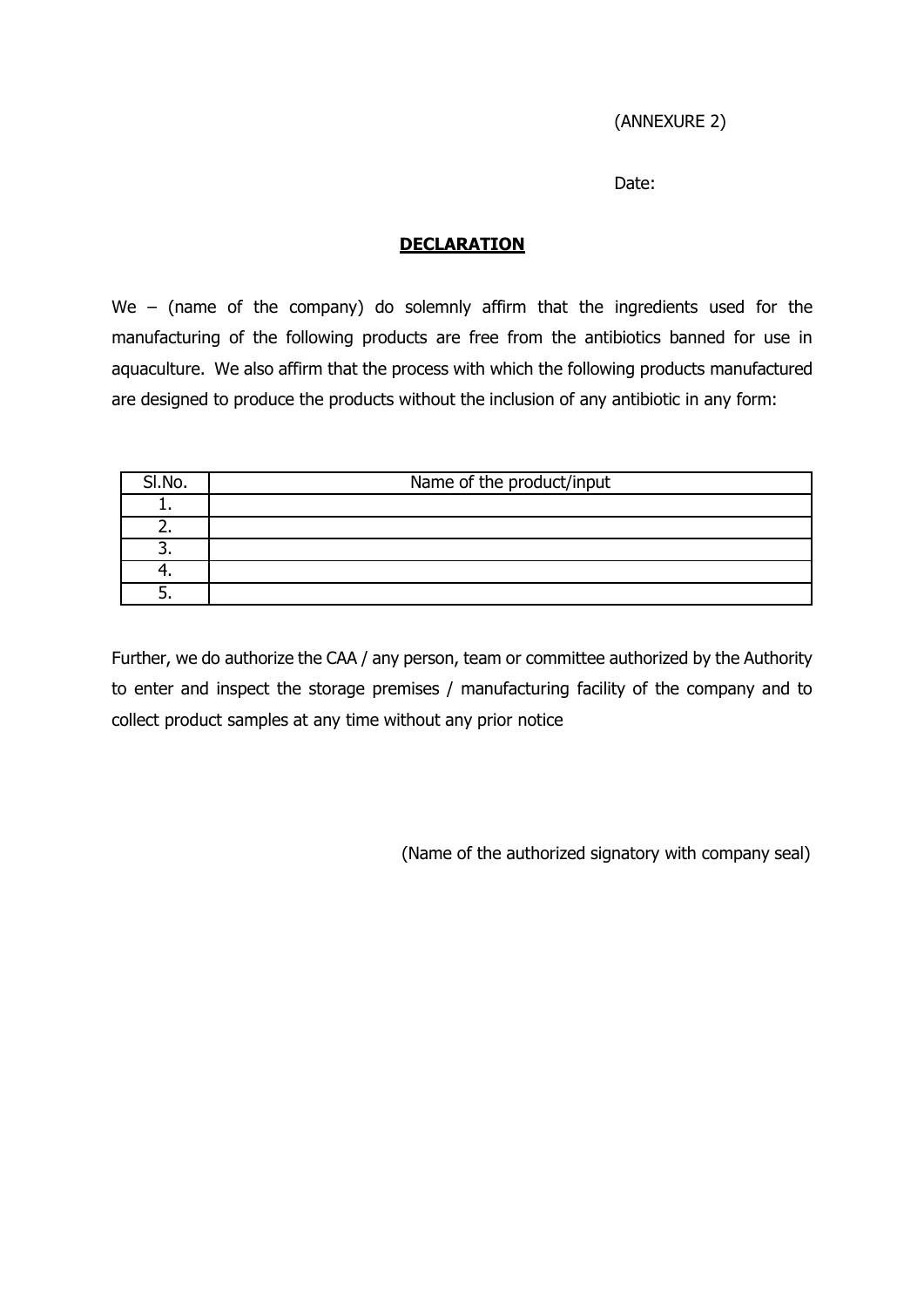#### (ANNEXURE 3)

Date:

#### **DECLARATION**

We – (name of the company) do solemnly affirm that the ingredients used for the manufacturing of the following products are free from the antibiotics banned for use in aquaculture. We also affirm that the process with which the following products manufactured are designed to produce the products without the inclusion of any antibiotic in any form:

| SI.No. | Name of the product/input |
|--------|---------------------------|
|        |                           |
|        |                           |
|        |                           |
|        |                           |
|        |                           |

Further, we declare that the product composition, name, period of expiry, dosage, method of application and all other aspect of the above mentioned product, furnished at the time of Certification remains the same.

(Name of the authorized signatory with company seal)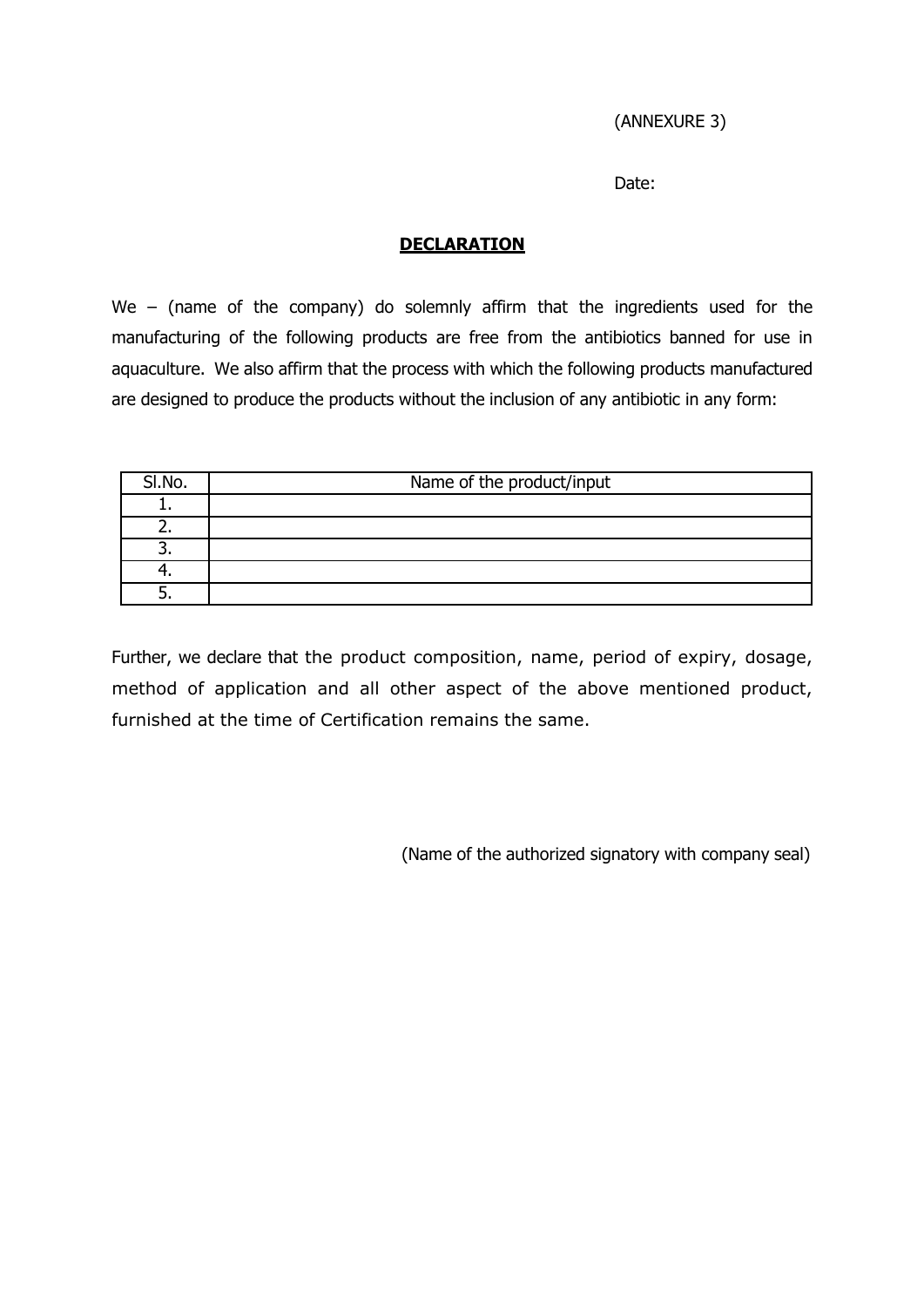FORM X

#### **COASTAL AQUACULTURE AUTHORITY**

**Department of Fisheries**



**Ministry of Fisheries, Animal Husbandry and Dairying Government of India 5 th Floor, Integrated Animal Husbandry and Fisheries Department Office**



## **Complex, Veterinary Hospital Road, Fanepet, Nandanam,**

**Chennai – 600 035**

#### **APPLICATION FOR CERTIFICATE OF COMPLIANCEFOR ANTIBIOTIC FREE AQUACULTURE INPUTS**

#### **1. Details of Fee**

| a) DD Amount (Rs)   | b) DD No | c) DD date |
|---------------------|----------|------------|
| d) Name of the Bank |          |            |

#### **2. Details of Firm**

| b) Mobile No<br>c) Email ID<br>d) Permanent address (Certification of<br>registration or any other certificate<br>as proof of address) |
|----------------------------------------------------------------------------------------------------------------------------------------|
|                                                                                                                                        |
|                                                                                                                                        |
| e) Address for communication                                                                                                           |
| f) Status of the Applicant (Indian                                                                                                     |
| Manufacturer/Distributor of                                                                                                            |
| overseas product)                                                                                                                      |
| g) If manufacturer, address of the                                                                                                     |
| manufacturing unit (proof of                                                                                                           |
| address, copy of the certificate of                                                                                                    |
| registration of the manufacturing                                                                                                      |
| unit/factory etc. should be enclosed)                                                                                                  |
| h) If distributor, source and Name &                                                                                                   |
| address of the manufacturer                                                                                                            |
| (Agreement and terms of license                                                                                                        |
| between manufacturer and the<br>distributor and copy of the                                                                            |
| certificate of registration of the                                                                                                     |
| manufacturer should be enclosed)                                                                                                       |
| Process certification (ISO, GMP, BAP,<br>i)                                                                                            |
| HACCP, etc.)                                                                                                                           |

#### **3. Details of the Product**

| a) Commercial name of the product<br>(original labels to be enclosed) |  |
|-----------------------------------------------------------------------|--|
| b) Nature of the product<br>(Chemical/Biological)                     |  |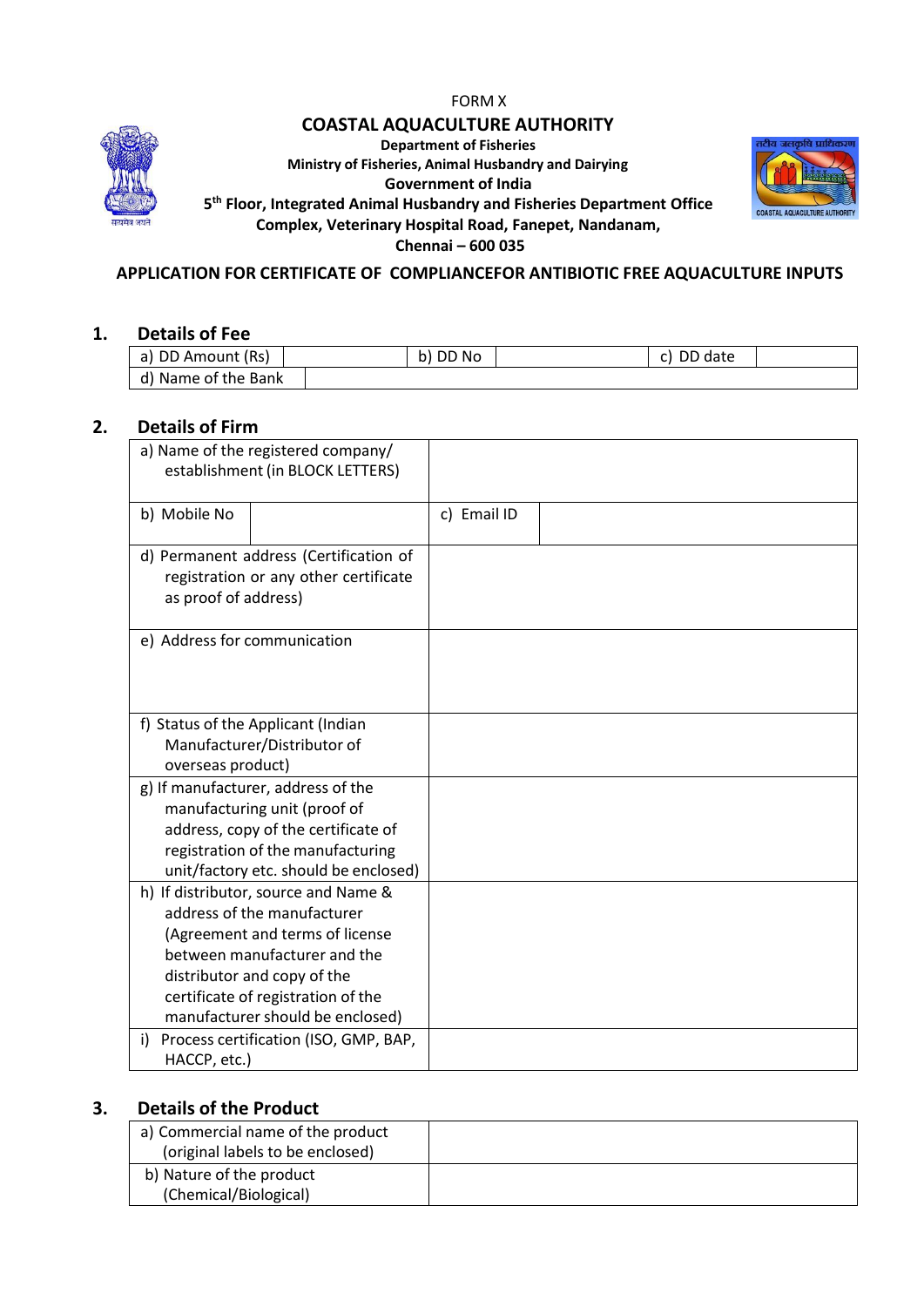| c) Genre of the product (Feed adult/ |  |
|--------------------------------------|--|
| Feed larval/ drug/ Feed additive/    |  |
| Chemical/Disinfectant/Probiotic/     |  |
| Immunostimulant                      |  |
| d) Manufacturing process (Flow chart |  |
| and proof of any process             |  |
| certification should be enclosed)    |  |

#### **4. Details of the Antibiotic-free status of the product**

|    | a) Date of completion of analysis for<br>antibiotic residue (from lab report) |  |
|----|-------------------------------------------------------------------------------|--|
|    | b) Name and status of the laboratory                                          |  |
|    | (NABL scope for the parameters                                                |  |
|    | should be enclosed)                                                           |  |
|    | c) Methodology used                                                           |  |
|    | d) Test results (original test report                                         |  |
|    | should be enclosed                                                            |  |
| 5. | e) Undertaking for sample retention                                           |  |
|    | and reimbursement of the cost of                                              |  |
|    | the sample collected by CAA                                                   |  |
|    | f) Details of antibiotic-free certificate                                     |  |
|    | from the original manufacturer of                                             |  |
|    | the products (health                                                          |  |
|    | certificate/veterinary certificate                                            |  |
|    | or any antibiotic-free certificate                                            |  |
|    | or notarized self-declaration) and                                            |  |
|    | declaration to authorize CAA for                                              |  |
|    | inspection.                                                                   |  |
|    |                                                                               |  |

# **6. Declaration**

I/We ,

son(s)/daughter(s)/ wife of residing at residing at

, hereby declare that the information furnished above is true to the best of my knowledge and belief. I am/ We are fully aware that if the information furnished by me/us is false or there is any kind of deviation and violation of the conditions on which the Certificate of Standards may be issued by the Authority, the certificate of standards issued may be either suspended or cancelled

| Place | Signature                |  |
|-------|--------------------------|--|
| Date  | Name of the<br>Applicant |  |